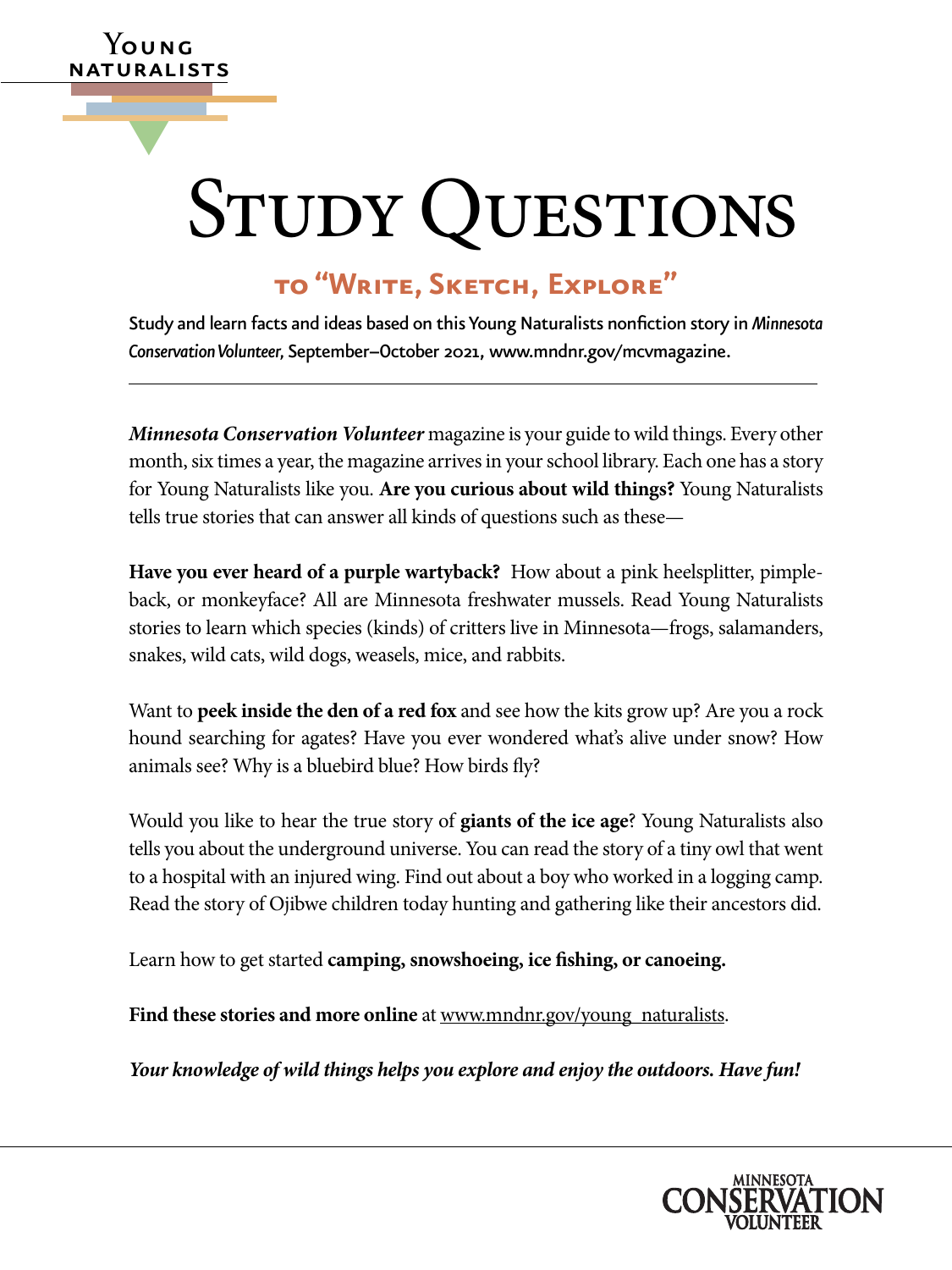# **"Write, Sketch, Explore" Study Questions**

Study and learn facts and ideas based on this Young Naturalists nonfiction story in *Minnesota Conservation Volunteer,* September–October 2021, [www.mndnr.gov/mcvmagazine.](http://www.mndnr.gov/mcvmagazine)



**1. What four reasons does the article give for keeping a nature journal?** \_\_\_\_\_\_\_\_\_\_\_\_\_\_\_\_\_\_\_\_\_\_\_\_\_\_\_\_\_\_\_\_\_\_\_\_\_\_\_\_\_\_\_\_\_\_\_\_\_\_\_\_\_\_\_\_\_\_\_\_

\_\_\_\_\_\_\_\_\_\_\_\_\_\_\_\_\_\_\_\_\_\_\_\_\_\_\_\_\_\_\_\_\_\_\_\_\_\_\_\_\_\_\_\_\_\_\_\_\_\_\_\_\_\_\_\_\_\_\_\_\_\_\_\_\_

**2. True or false: You should have special supplies to keep a nature journal.** 

**3. Why might you close your eyes before you write in your nature journal?** \_\_\_\_\_\_\_\_\_\_\_\_\_\_\_\_\_\_\_\_\_\_\_\_\_\_\_\_\_\_\_\_\_\_\_\_\_\_\_\_\_\_\_\_\_\_\_\_\_\_\_\_\_\_\_\_\_\_\_\_

**4. Name three kinds of things might you include in your nature journal?** \_\_\_\_\_\_\_\_\_\_\_\_\_\_\_\_\_\_\_\_\_\_\_\_\_\_\_\_\_\_\_\_\_\_\_\_\_\_\_\_\_\_\_\_\_\_\_\_\_\_\_\_\_\_\_\_\_\_\_

**5. What does the article say you should you do when you get home from your nature journal adventure?**

- a. Take a shower
- b. Check for ticks
- c. Have cookies and milk

\_\_\_\_\_\_\_\_\_\_\_\_\_\_\_\_\_\_\_\_\_\_\_\_\_\_\_\_\_\_\_\_\_

\_\_\_\_\_\_\_\_\_\_\_\_\_\_\_\_\_\_\_\_\_\_\_\_\_\_\_\_\_\_\_\_\_\_

- d. a and b
- e. none of the above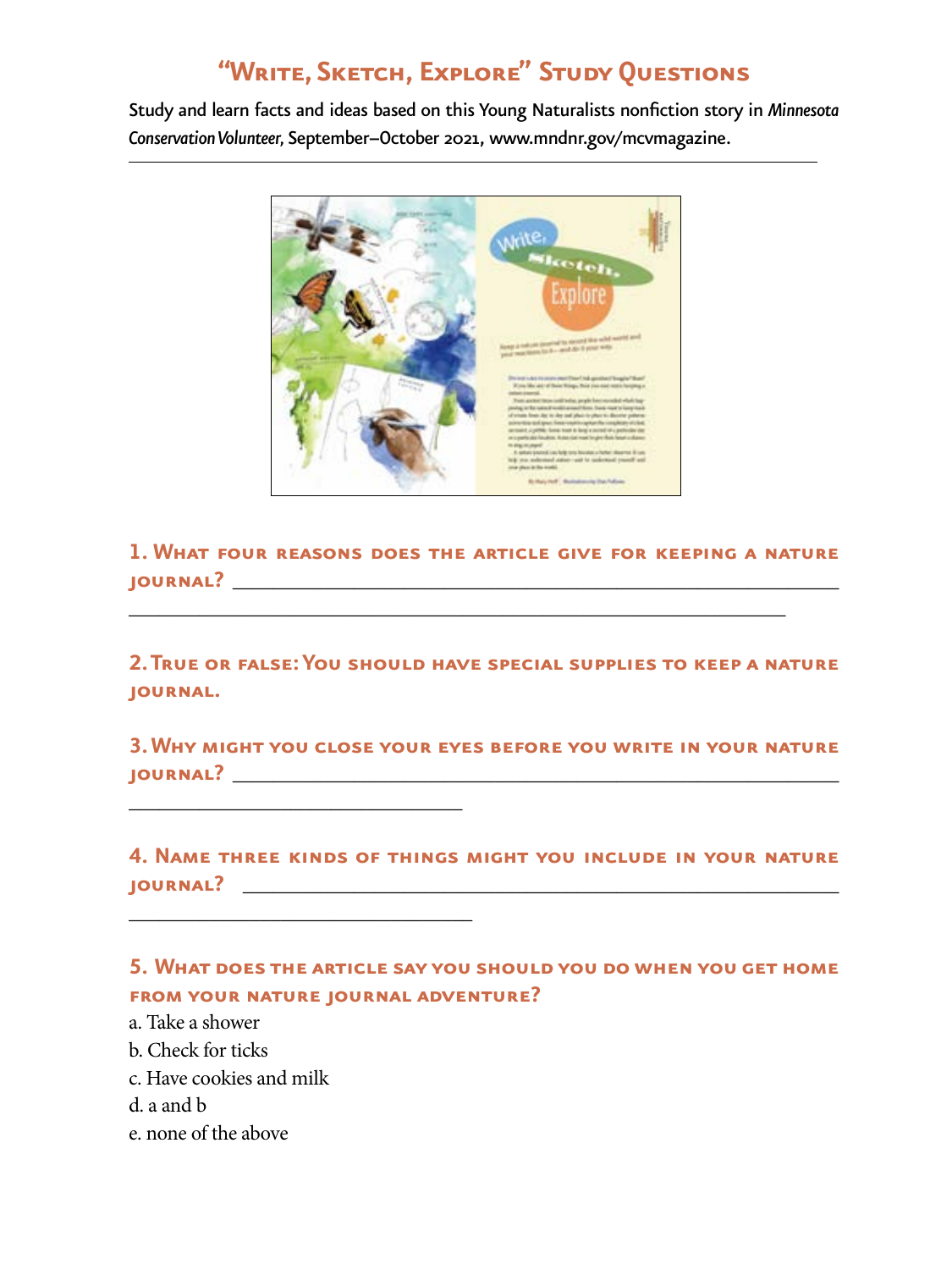#### **6. What is the most important part of nature journaling?**

**7. True or false: A person keeping a nature journal should be a good artist.** 

\_\_\_\_\_\_\_\_\_\_\_\_\_\_\_\_\_\_\_\_\_\_\_\_\_\_\_\_\_\_\_\_\_\_\_\_\_\_\_\_\_\_\_\_\_\_\_\_\_\_\_\_\_\_\_\_\_\_\_\_\_\_\_\_\_\_\_\_

**8. Name three characteristics of a sound you might record on your sound map.** \_\_\_\_\_\_\_\_\_\_\_\_\_\_\_\_\_\_\_\_\_\_\_\_\_\_\_\_\_\_\_\_\_\_\_\_\_\_\_\_\_\_\_\_\_\_\_\_\_\_

## **9. What reason does the story give for visiting the same place more than once?**

a. So you can compare observations over time.

- b. Because it is the only available place.
- c. Because it is safer to visit a familiar place.
- d. So you don't disturb too much nature.

#### **10. Match the trail to the famous nature journal keeper:**

| <b>Edith Holden</b>   |
|-----------------------|
| Aldo Leopold          |
| <b>Charles Darwin</b> |

Lived in Great Britain Lived in Wisconsin Lived in the early 1800s Lived in the early 1900s Traveled the world Was an artist Was a naturalist

**CHALLENGE QUESTION:** Why does the story recommend writing down the date, time of day, weather and description of the setting?